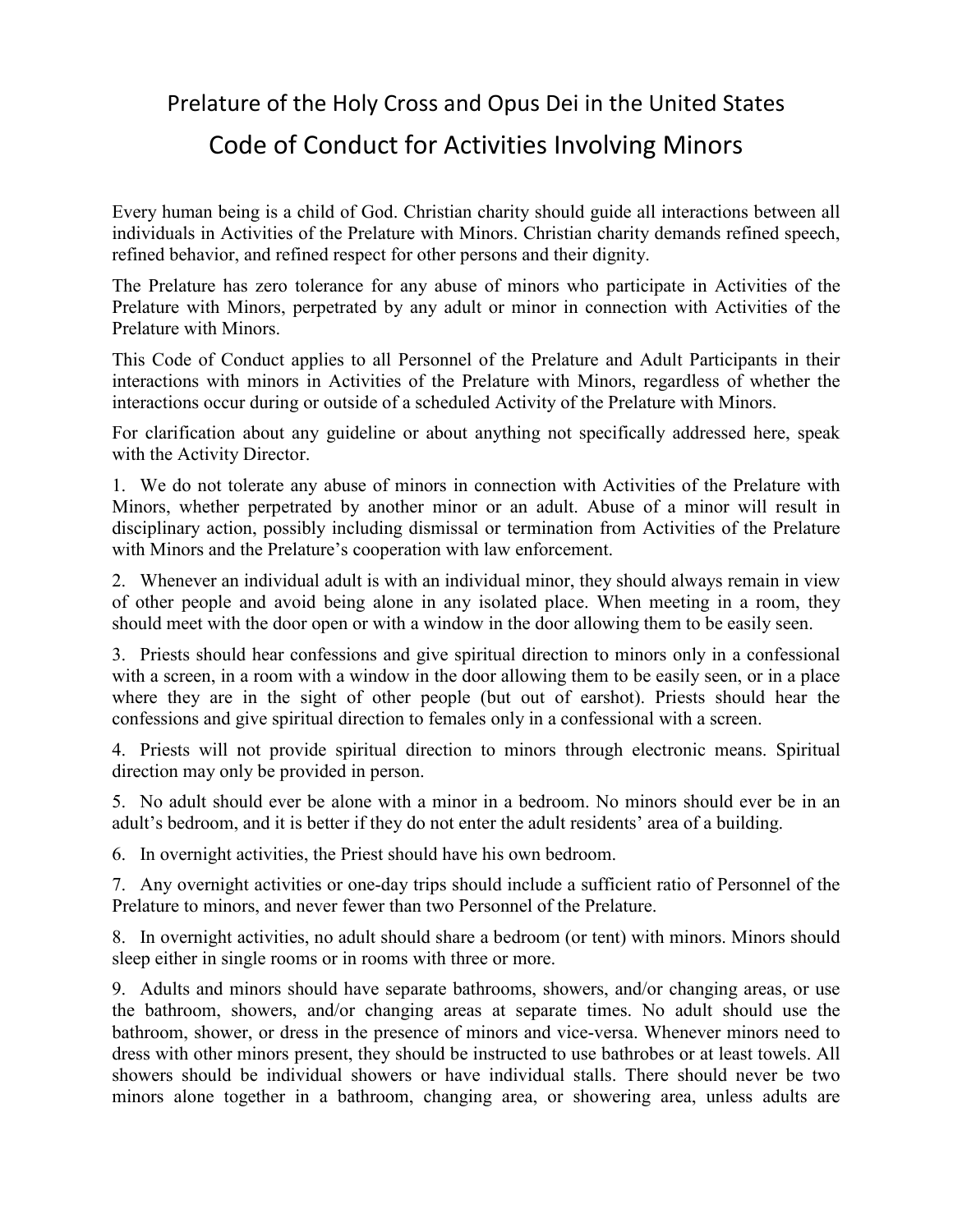supervising. Whenever supervision is necessary, at least two adults should stand outside the bathroom entrance, shower room, or changing area, and at least two adults should enter the bathroom, shower room, or changing area together.

10. An adult should never be alone in a vehicle with a minor. If adults need to drive minors, there should be a minimum of three people in the car (two adults and one minor, or one adult and two minors). The only exception may be an emergency, such as driving a minor injured during an activity to the Emergency Room or Urgent Care.

11. Before a minor attends an overnight activity, Personnel of the Prelature must obtain written approval from the minor's Parent.

12. Adults and minors must never taunt, intimidate, belittle, bully or otherwise verbally abuse other minors.

13. Adults must avoid any physical contact that is sexual or could be misconstrued as sexual. In this area, it is better to err on the side of caution. Wrestling and rough-housing should be avoided.

14. Adults must never invite or aid minors to smoke, drink alcohol, or use illegal drugs. The possession and use of marijuana are always prohibited, regardless of its legality.

15. Personnel of the Prelature may exchange activity-related text messages with high school students (and not with younger students), but only after obtaining general approval from the minor's Parent.

16. Personnel of the Prelature may speak by phone or audio chat with a minor, but only after obtaining general approval from the minor's Parent. Personnel of the Prelature may interact with minors through video calls only within view of other Personnel of the Prelature or if the minor is within the view of his or her Parent. Prior to the minor completing 7th grade, for each audio or video interaction Personnel of the Prelature must first speak with the minor's Parent before asking to speak with the minor.

17. Personnel of the Prelature and a minor may meet with each other outside of regularly scheduled activity hours, but only after obtaining general approval from the minor's Parent and only if all other policies are followed.

18. Adults are prohibited from giving individualized gifts to minors, unless a minor's Parent has approved a particular gift for their child.

19. Adults must never give or show to a minor pornographic or indecent media or materials. In speaking about matters related to the virtue of chastity, it is best to emphasize the positive aspects of the ascetical struggle.

20. The access, display, production, possession, or distribution of pornography through any of the Prelature's property or equipment, or in association with any Activities of the Prelature with Minors, is strictly prohibited.

21. Anyone who knows or reasonably suspects that a minor has been abused in connection with any of the Prelature's activities must immediately inform the Activity Director or call the Prelature's reporting Helpline, 646-742-2741. In many States, the law requires adults who work with minors to report to State authorities known or reasonably suspected child abuse or neglect. All Personnel of the Prelature will undergo training on abuse reporting requirements in their State.